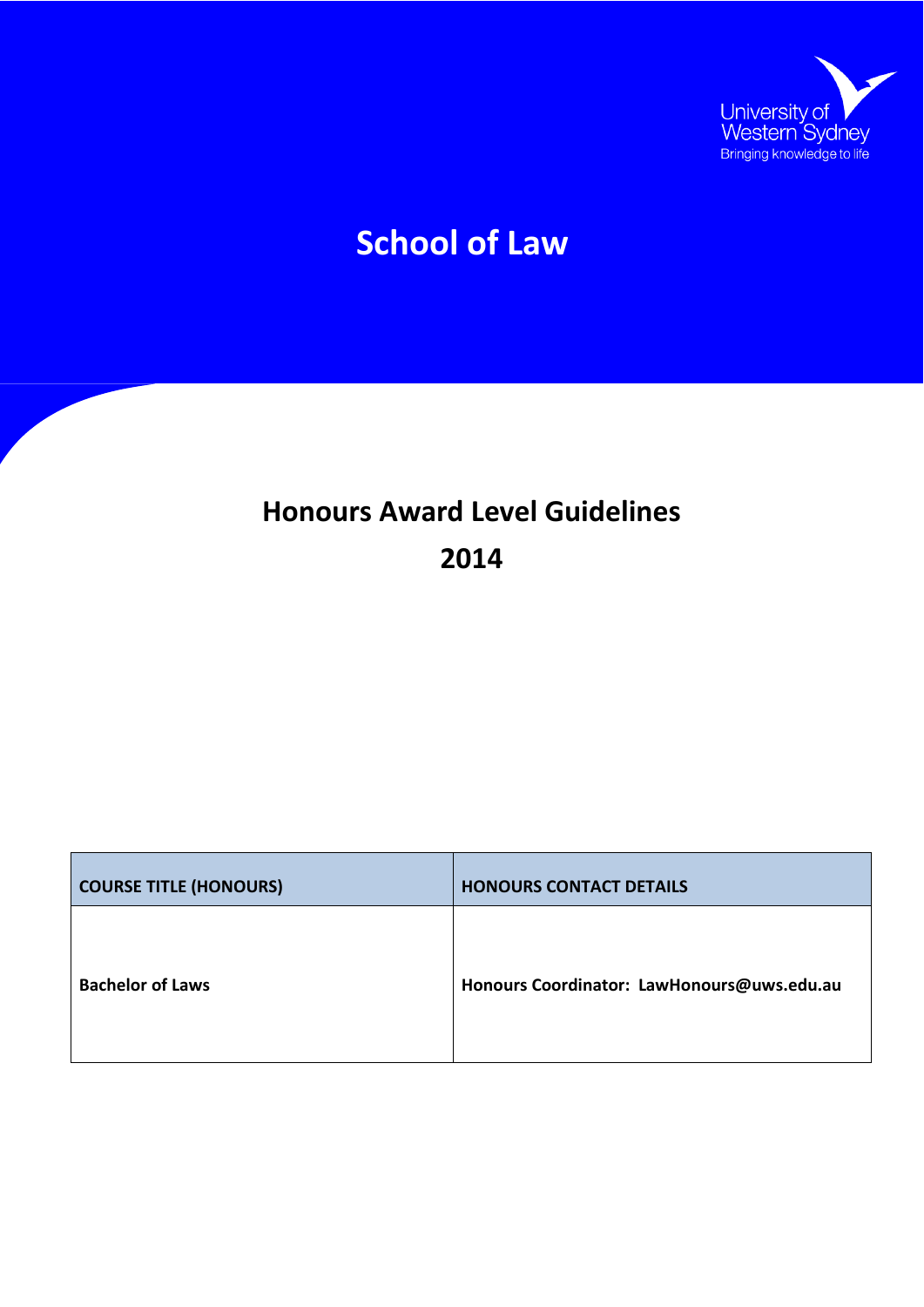# **Honours Award Level Guidelines 2014**

The Honours in Bachelor Awards Policy describes the framework for all Honours courses, both end-on and embedded, at UWS:<http://policies.uws.edu.au/view.current.php?id=00156>.

These School Honours Award Level Guidelines contain procedural information specific to Honours degrees in the School of Law.

# **Application Process**

### **On-Line Admissions**

Students applying for Honours need to complete the on-line application found on the UWS website: <https://applyonline.uws.edu.au/connect/webconnect>.

**Application Deadline** - Applications for admission in 2014 should be submitted by:

- 17 February 2014 for students applying to commence in Autumn Semester 2014; and
- 21 July 2014 for students applying to commence in Spring Semester 2014.

Students should first consult the School Honours Coordinator before making an application. This is because the School may not have staff who are able to supervise all possible thesis topics.

# **Criteria for Admission**

The criteria for admission to the LLB honours program are set out in the Honours in Bachelor Awards Policy, Part E, clause 21.

- 1. Achievement of a threshold Admission Average Mark (AAM) equal to or above the minimum of 65 or, in the case of the embedded Bachelor of Laws Honours program, demonstration of the likelihood, as assessed by the Dean or delegate in exercise of their discretion, of completing the Bachelor of Laws degree with a GPA of at least 5.5; and
- 2. Statement of Intent or School equivalent; and
- 3. Appointment of a Principal Supervisor by the Dean of School; and
- <span id="page-1-0"></span>4. Demonstrated satisfactory academic writing skills appropriate to the discipline.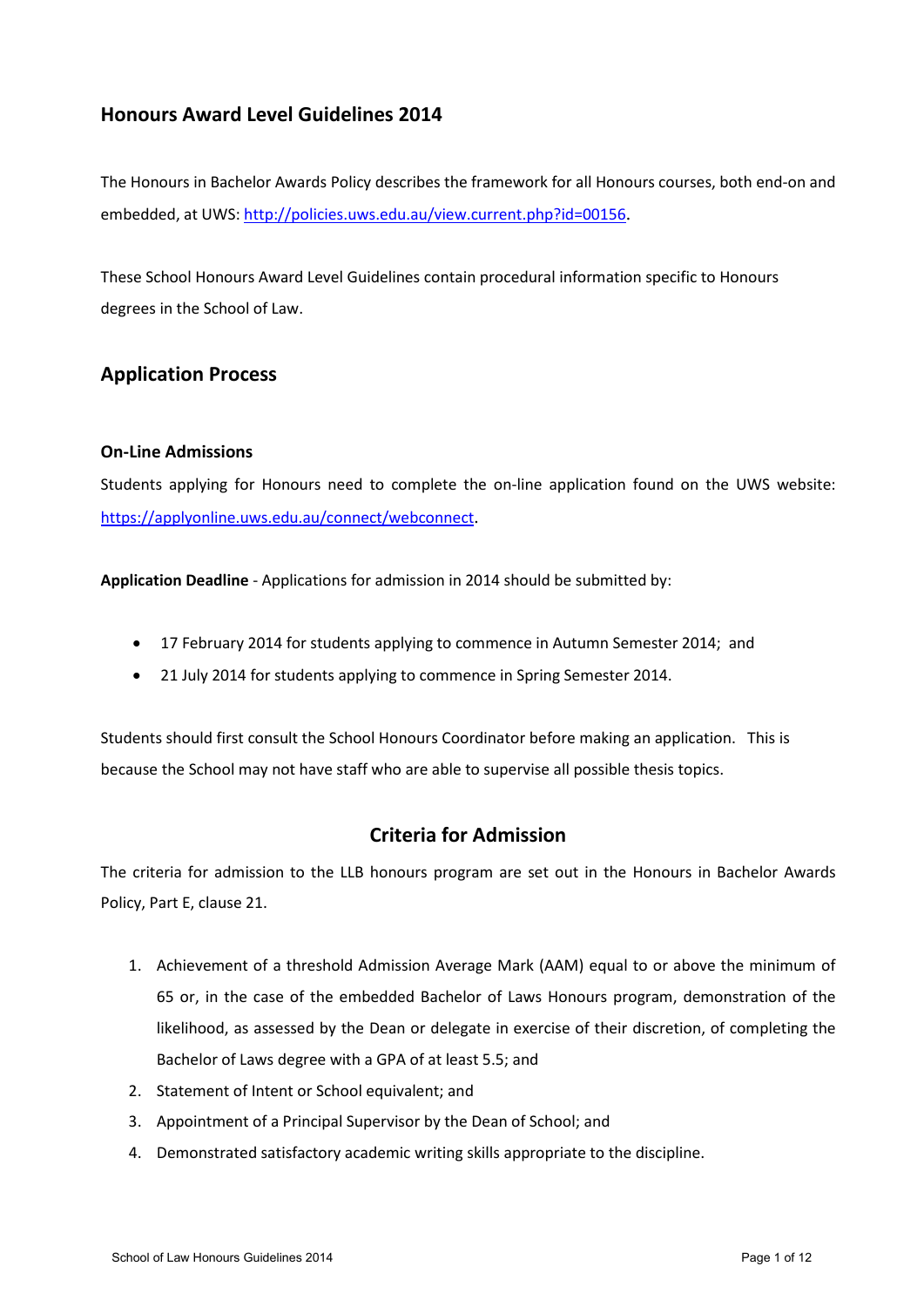### **Procedures for assessing applications**

As the Bachelor of Law honours program is an embedded honours program, students may be accepted where they have demonstrated achievement of a threshold Admission Average Mark (AAM) equal to or above the minimum of 65 or, in the case of the embedded Bachelor of Laws Honours program, demonstration of the likelihood, as assessed by the Dean or delegate in exercise of their discretion, of completing the Bachelor of Laws degree with a GPA of at least 5.5.

Applications for admission into the Bachelor of Laws honours program should be sent to the School Honours Coordinator for consideration of eligibility for admission. In assessing applications only Bachelor of Laws unit results are considered. After receiving the statement of intent, the School Honours Coordinator, after confirming eligibility, will forward each application to the Dean who will approve or decline admission.

## **Calculation of the Admission Average Mark (AAM)**

- 1. Bachelor of Laws (Hons) For the purposes of clause (23), the AAM for Bachelor of Laws Honours students will be calculated by reference to all Bachelor of Laws units only.
- 2. For the purposes of clause (23), an applicant with an AAM < 65% due to lower relative results in their first year of undergraduate study may be considered for admission if:
	- I. The applicant has demonstrated a marked improvement in their academic performance in recent semesters; and
	- II. A supporting letter from the applicant's potential supervisor regarding the applicant's ability to undertake Honours is supplied.
	- III. In the exercise of the discretion of the Dean (or delegate), the student has demonstrated a sufficient and reasonable likelihood of completing the degree with a GPA of at least 5.5 in their Bachelor of Laws units.
- 3. Where advanced standing impedes the calculation of a whole of program AAM, the School Honours Coordinator may recommend to the Dean (or delegate) that the results in Bachelor of Laws compulsory units be used as a basis of calculating the threshold Admission Average Mark.
- 4. Treatment of Compulsory Fail (CF) GradesFor the purposes of calculating the AAM in the School of Law, Compulsory Fail (CF) grades will be assigned a numeric mark of 42%.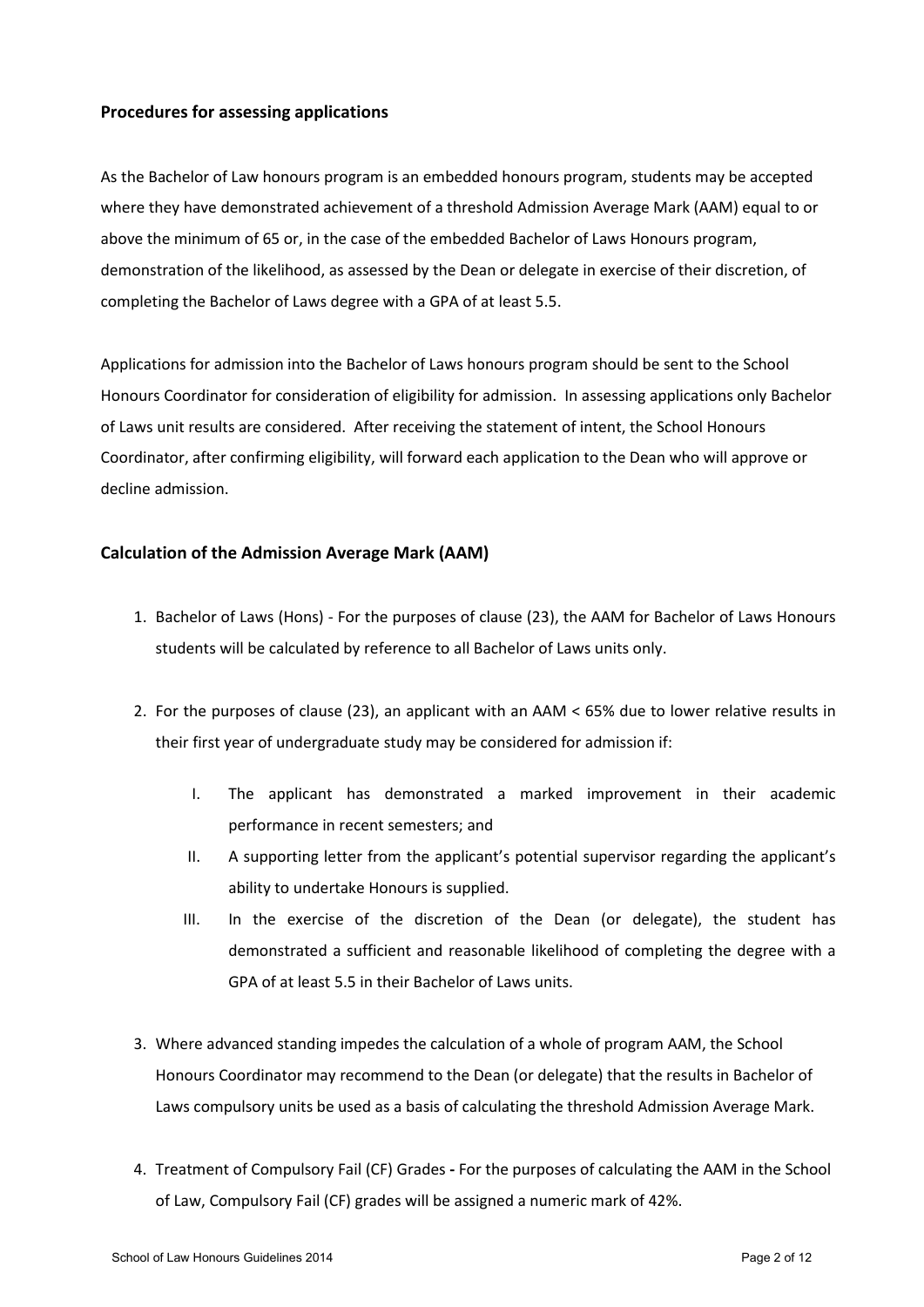#### **Statement of Intent or School Equivalent**

The 'Statement of Intent' (or Research Proposal) provides a brief overview of the research that the applicant is planning to undertake. The Statement of Intent is usually expected to be 500 - 1,000 words and should be written by the applicant in consultation with their intended supervisor(s). The Statement of Intent will normally at least include the following:

- 1. Research Title: proposed thesis title or research topic.
- 2. Research Question: an overview of the research topic, including a statement outlining the interest and/or the significance of the area of study.
- 3. Literature: a critical summary of at least 5 academic readings relevant to the area of study.
- 4. Methodology: a brief statement on how the research will be conducted, data employed and tools for analysis.
- 5. Where the proposal includes empirical research, it should include a statement that ethics approval is required. See "Ethics and/or other required approvals" section below.

# **Appointment of a Principal and/or Co Supervisors**

Admission to an Honours degree is subject to the availability of a suitable supervisor(s) and other resources. The Dean appoints supervisor/s on the recommendation of the School Honours Coordinator. The Principal supervisor will hold qualifications at AQF Level 8, or above, and have a record of research or scholarly attainment in a relevant field, to satisfy the Higher Education Threshold Standard of "equivalent professional experience".

Students should first consult the School Honours Coordinator before making an application. This is because the School may not have staff who are able to supervise all possible thesis topics.

# **Ethics and/or other required approvals**

Ethics approval will be required where the Statement of Intent indicates that the proposed thesis includes empirical research. The first step for approval is an application to the appropriate Peer Review Committee. The UWS Guidelines are at: [http://www.uws.edu.au/research/researchers/ethics/](http://www.uws.edu.au/research/researchers/ethics/%20human_ethics#Application)  [human\\_ethics#Application](http://www.uws.edu.au/research/researchers/ethics/%20human_ethics#Application).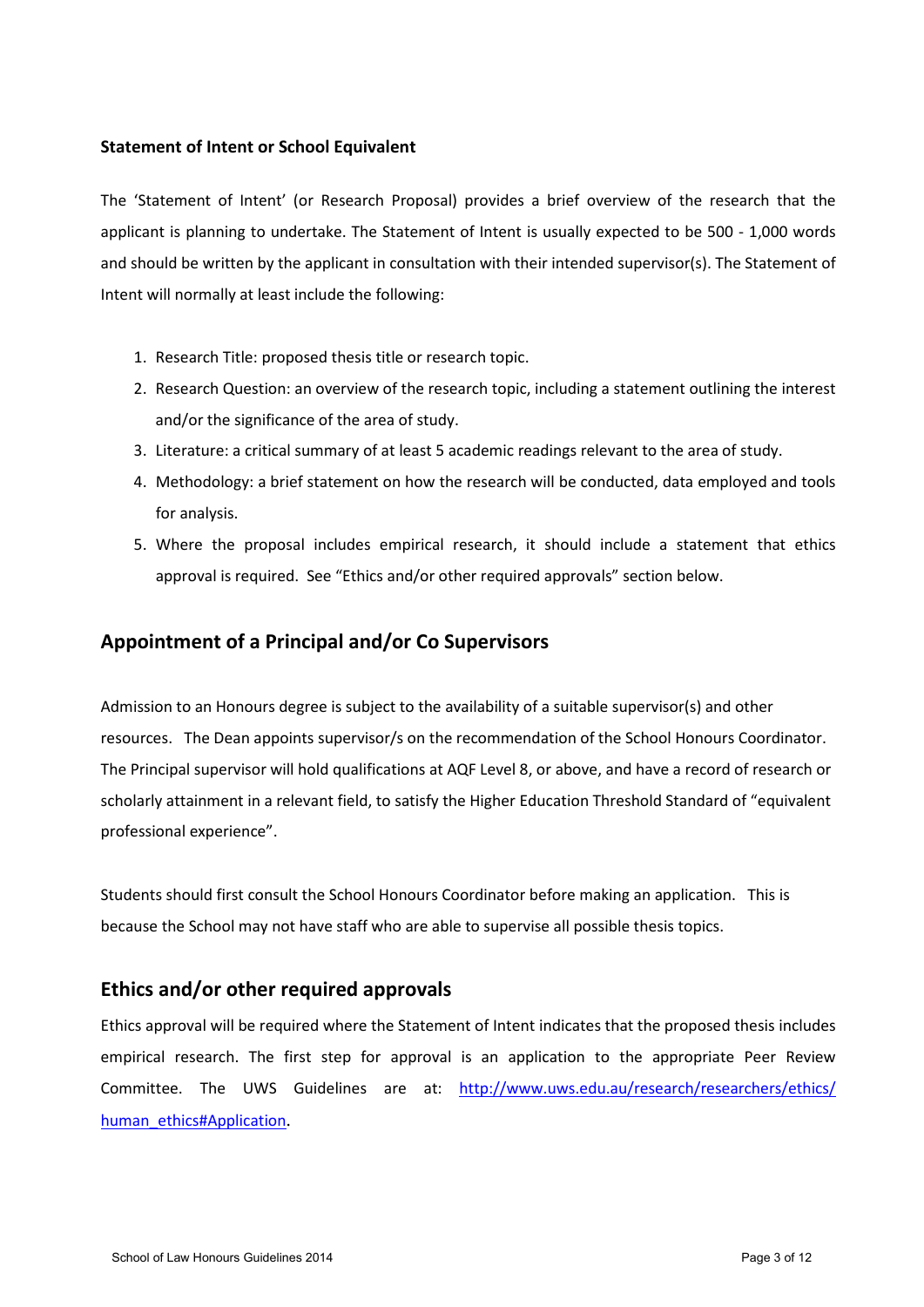Upon acceptance into the Bachelor of Laws Honours program, the applicant must ensure that approval has been received by the appropriate UWS authority before data collection or other fieldwork commences. Applications for ethics approval will normally be initiated by the thesis supervisory panel.

See Appendix 1.

# **Procedures for dealing with Supervision issues**

Where a student is experiencing supervision difficulties, the student will first consult their supervisor and/or co-supervisor. If the difficulty is not resolved, the student should approach the School Honours Coordinator who will facilitate resolution of the issues. If the issues involve the School Honours Coordinator, the student may first approach the Dean of the School of Law or alternatively approach the Associate Pro Vice-Chancellor (Research) for advice.

### **Honours Progression**

Part G of the 2013 UWS Honours in Bachelor Awards Policy, which deals with progression can be found at:<http://policies.uws.edu.au/view.current.php?id=00156#p7>.

The embedded School of Law honours unit, 200700 Law Honours Dissertation, is a yearlong 20 credit point unit that is to be undertaken where a student has completed no less than 160 credit points of Bachelor of Laws units and no more than 200 credit points of Bachelor of Laws units (where the GPA requirements are also met). Students must apply for admission to 200700 Law Honours Dissertation by way of a rule waiver.

The due dates for submission of the Law Honours Dissertation are:

- For students commencing in Autumn 2014: 5pm, Monday, 3 November 2014.
- For students commencing in Spring 2014: 5pm, Monday, 1 June 2015.

An earlier date may be required for students who wish to apply for postgraduate scholarships.

#### **Procedure for applying for an extension of submission date**

An application for an extension should be made to the School Honours Coordinator. Applications should be made no later than 3 working days prior to the approved submission date. Extensions will only be granted in exceptional and compelling cases consistent with the Special Consideration Policy. After consultation with the supervisor/s, the School Honours Coordinator will make a recommendation to the Dean or Deputy Dean as to whether the extension should be granted. The Request for Extension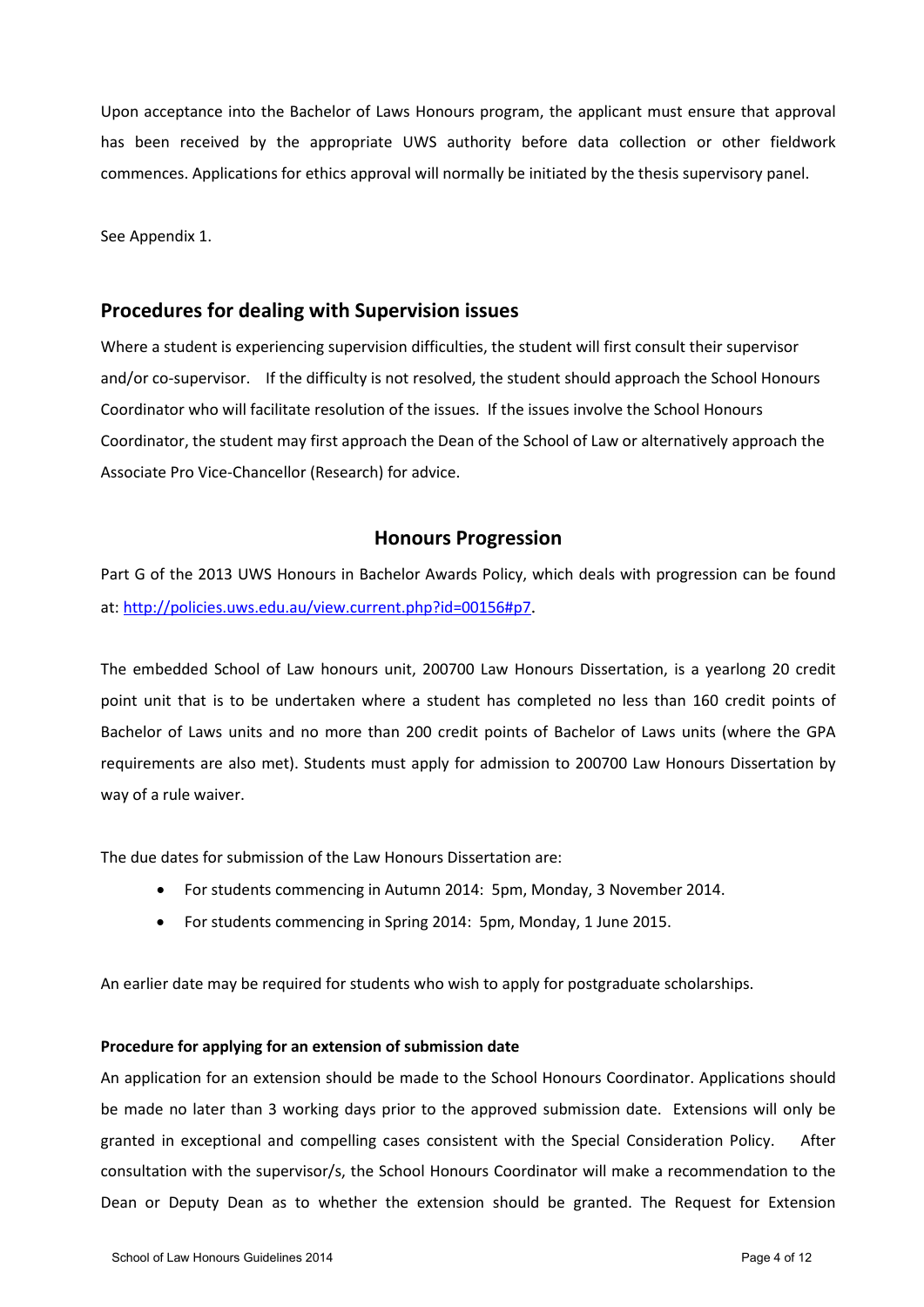application form can be found at: http://www.uws.edu.au/ data/assets/pdf file/0004/118273/ Request\_for\_Extension\_RO\_00205\_0112.pdf

Supervisors should be aware and advise students as appropriate that late submission may make a student ineligible for consideration for a postgraduate scholarship determined at the December meeting of the University Research Committee.

# **Lodgement of Law Honours Dissertation**

- 1. The dissertation must be submitted electronically via the Turnitin link on the vUWS site for unit 200700 Law Honours Dissertation on or before the prescribed due date. Please read the Turnitin Instruction Manual prior to submission.
- 2. Students must ALSO submit a hard copy of their dissertation on or before the prescribed due date following the specific instructions set out the 200700 Law Honours Dissertation Learning Guide. Further information in regard to the submission of the assignment may be posted on the vUWS site for this unit.
- 3. Students are required to keep a hard copy and electronic copy of all written work which is submitted.

# **Examination Procedures**

#### **Appointment of Examiners**

Examiners will be appointed in accordance with the Honours in Bachelor Awards Policy, Part I, clause (37) which specifies that the significant research component will be examined by two suitably qualified examiners. Examiners may be external to UWS or internal to UWS, in Schools where an independent moderation process is used to assure quality and consistency of internal examination. Examiners must normally hold a qualification at or above Honours and have a record of research or scholarly attainment in a relevant field.

Supplemental to clause (37) the School of Law adopts the following processes for the appointment of examiners:

1. Recommendations for examiners will be made by the School Honours Coordinator (in consultation with the thesis Principal supervisor) to the School Academic Committee which will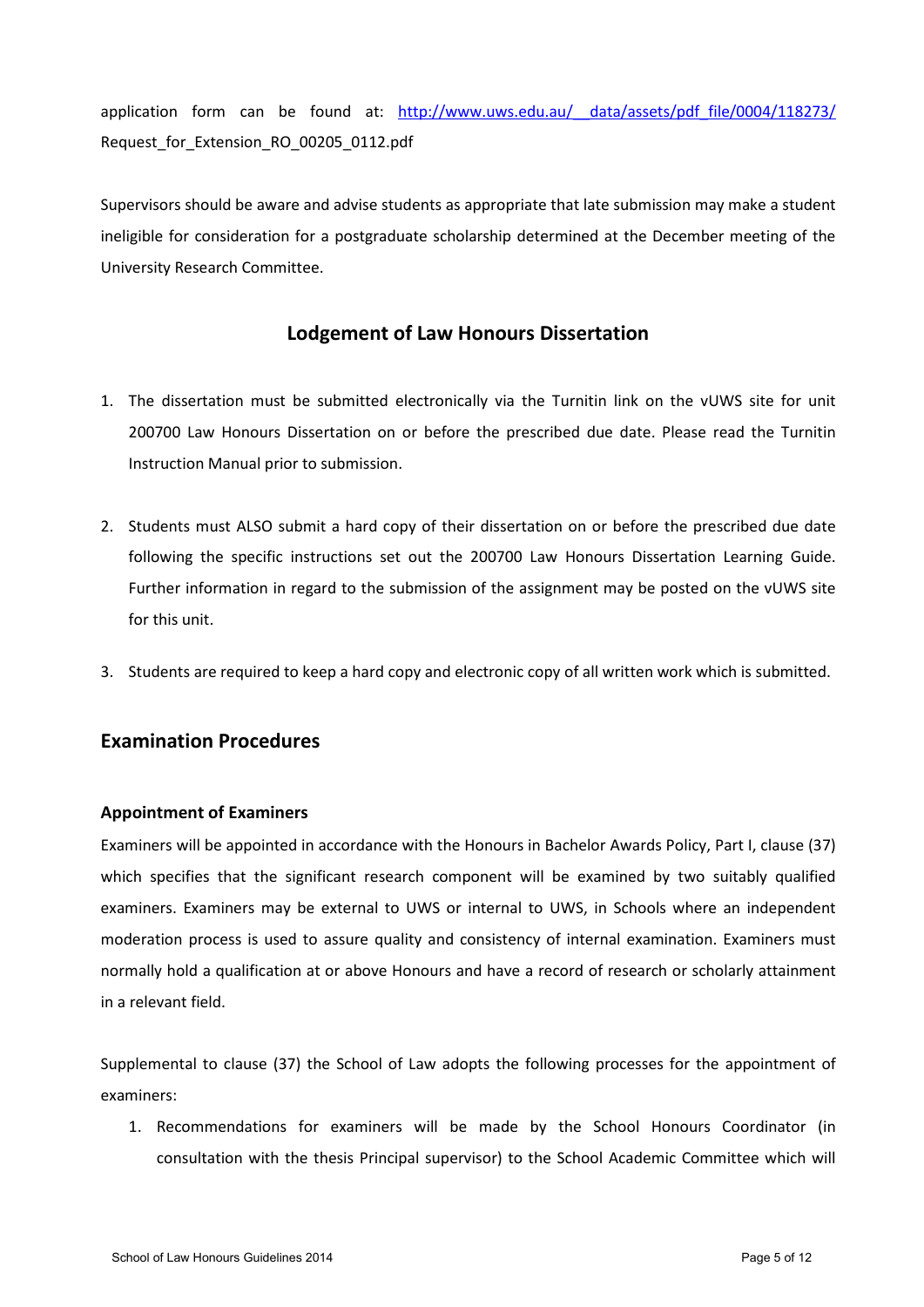consider nominations and approve appointments. The School of Law shall be free to decide the composition of the examination panel.

- 2. Examiners will not be Principal supervisors or co-supervisors of the Honours candidate whose thesis is being examined, nor will the examiners have worked with the Honours candidate on any aspect of their thesis research.
- 3. The identity of examiners remains confidential, before and during the examination process. The Principal supervisor may discuss the examiners' reports with the Honours candidate concerned after the examination has been completed. At this stage, the identity of the examiners may be revealed provided that the examiners have given consent at the time that the examination report was submitted.
- 4. The School Honours Coordinator will ensure that each examiner is sent all relevant information and instructions pertaining to the marking of the thesis. It will be the responsibility of the School Honours Coordinator to ensure that examiner's reports are received in a timely manner – see E. Materials Sent to Examiners.
- 5. Examiners' reports will be sent to the School Honours Coordinator who will ascertain if a third examiner is required under the conditions specified in the Honours in Bachelor Awards Policy Part I, clause (40) – see below regarding "The Use of Third Examiner (Arbiters)".
- 6. The School Honours Coordinator will provide copies of the relevant examiners reports to the Principal supervisor. Copies of all examiners reports will be included in School Academic Committee consideration of results .

### **Materials Sent to Examiners**

Materials sent by the School of Law to examiners should include, but are not limited to:

- a letter inviting the examiner to formally examine the thesis;
- a 150-200 word abstract of the thesis to be examined that contains the title and author of the work;
- an explanation as to which components of the degree contribute to the determination of the Honours award and specifically the weight given to the research component (thesis);
- specific information concerning the School's expectations of the nature, structure, length and presentation requirements of the research component of the Honours degree;
- the criteria by which the examiner is expected to evaluate the research component;
- information concerning the School's expectations of the examiner (e.g. time frame by which examination needs to be completed, what materials need to be forwarded back to the School to complete the examination process);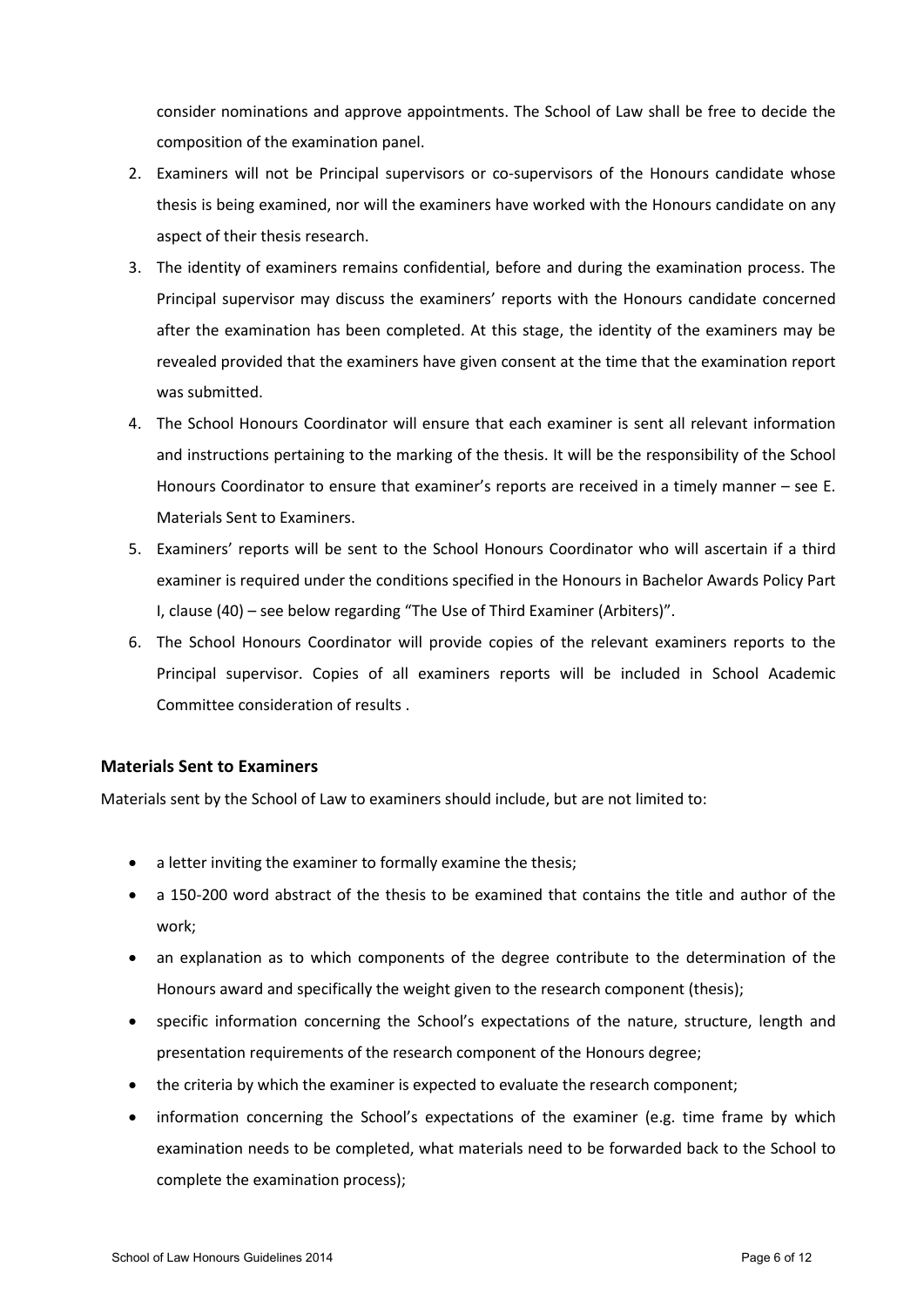- a cover sheet that summarises the examiners' score out of 100 and includes specified criteria for each potential score; and
- any other School-devised scoring materials.

#### **The Use of Third Examiner (Arbiters)**

As per the Honours in Bachelor Awards Policy, Part I clause (40), where there is a mark discrepancy of 10 or more marks between significant research component examiners or a difference in the examinerrecommended "grade", a third examiner will be used. The third examiner acts as an arbiter and following review of the thesis and examiner reports he/she determines a mark and grade; this is the final examination result.

## **Appointment of Arbiters**

When required, the arbiter will be recommended by the relevant thesis supervisor(s) in consultation with the School Honours Coordinator and the School Academic Committee. Recommendations for arbiters will be forwarded by the School Academic Committee to the Dean for endorsement.

### **Arbitration Process and Outcomes**

- 1. As well as the standard materials sent to thesis examiners, supplementary materials forwarded by the School to the arbiter should include the following:
	- I. a written letter outlining the circumstances under which the present arbitration is required
	- II. thesis reports and marking sheets from the two examiners, with the identity of the examiners withheld
- 2. The arbiter shall read the thesis to reach an independent assessment of the work contained within. After reading the thesis, the arbiter considers the two examiner's reports and assesses the conclusions that the examiners have reached, and the arguments that they have used to justify these conclusions. The arbiter then prepares a standard assessment report on the quality of the thesis. The arbiter will also produce a report to the School Academic Committee explaining the decision in relation to the two examiners reports.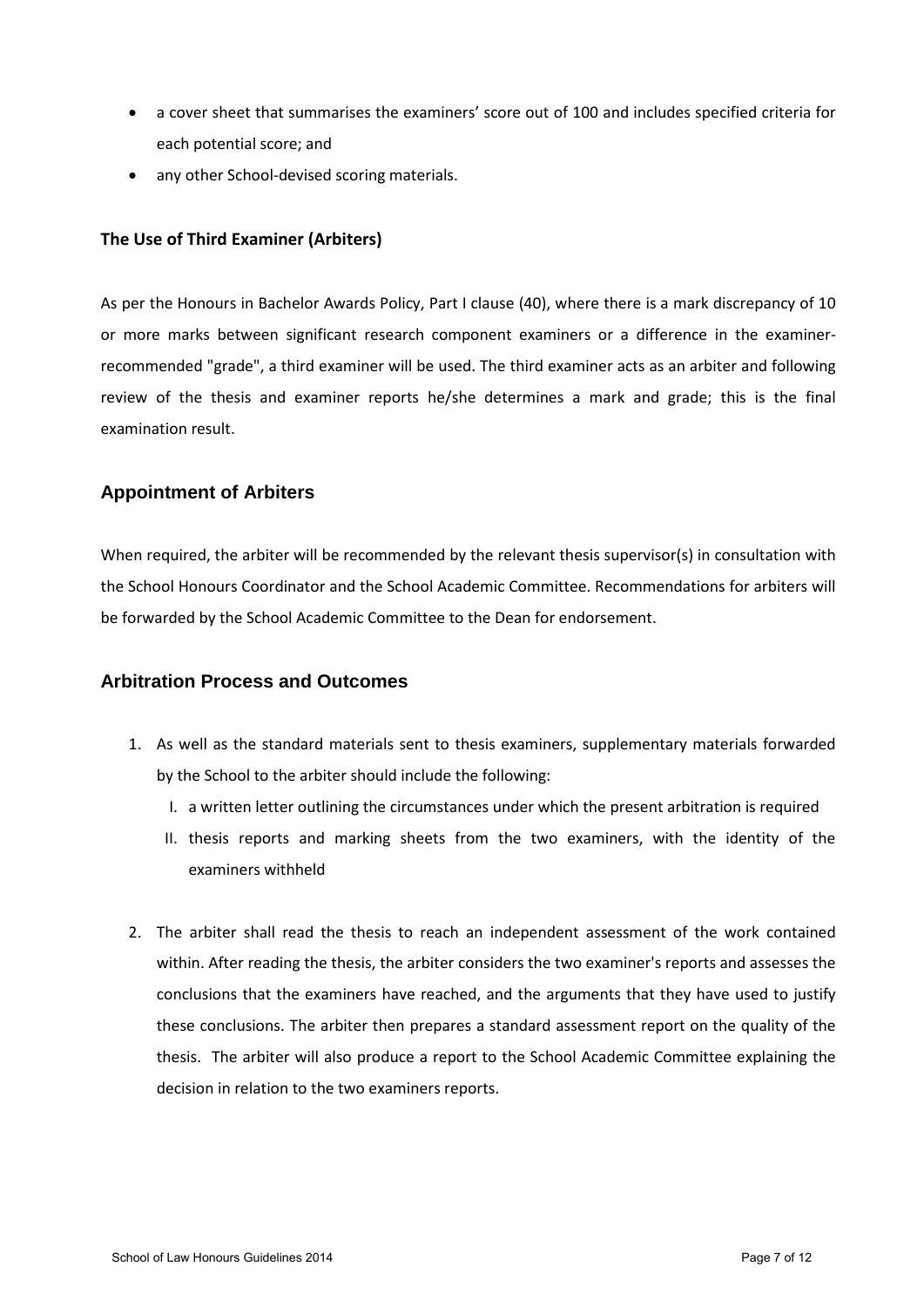- 3. The arbiter's reports, both the standard assessment report and a report outlining the reasons for their decision, should be sent to the Chair of the School Academic Committee and will be forwarded by the School Academic Committee to the Dean for endorsement.
- 4. The recommended mark for the thesis is decided by the arbiter and will be forwarded by the School Academic Committee to the Dean for endorsement.

# **Processing and finalising Honours Marks and Level of Award**

### Bachelor of Laws (Hons)

In the case of the Bachelor of Laws (Hons), the calculation of the Honours Award level (Class of Honours) is based on the results of Honours Research and the overall course GPA.

- 1. The award of Honours Class I for the Bachelor of Laws (Hons) requires achievement within the range of 85% - 100 for Honours Research and a GPA of 6.0 or greater in the Bachelor of Laws units.
- 2. The award of Honours Class II Division I for the Bachelor of Laws (Hons) requires achievement within the range of 75% - 100 for Honours Research and a course GPA of 5.8 or greater in the Bachelor of Laws units.
- 3. The award of Honours Class II Division II for the Bachelor of Laws (Hons) requires achievement within the range of 65% - 100% for Honours Research and a course GPA of 5.5 or greater in the Bachelor of Laws units.
- 4. Honours Class III is not awarded in the Bachelor of Laws (Hons).

Honours marks and level of award will be recommended by the School Academic Committee to the Dean of School. Once determined, Honours marks and levels will be sent to candidates by the Academic Registrar's Office.

Reviews of Grade and Appeal against Level of Honours for all School of Law Honours degrees are dealt with by Part L and Part M of the Honours in Bachelor Awards Policy respectively.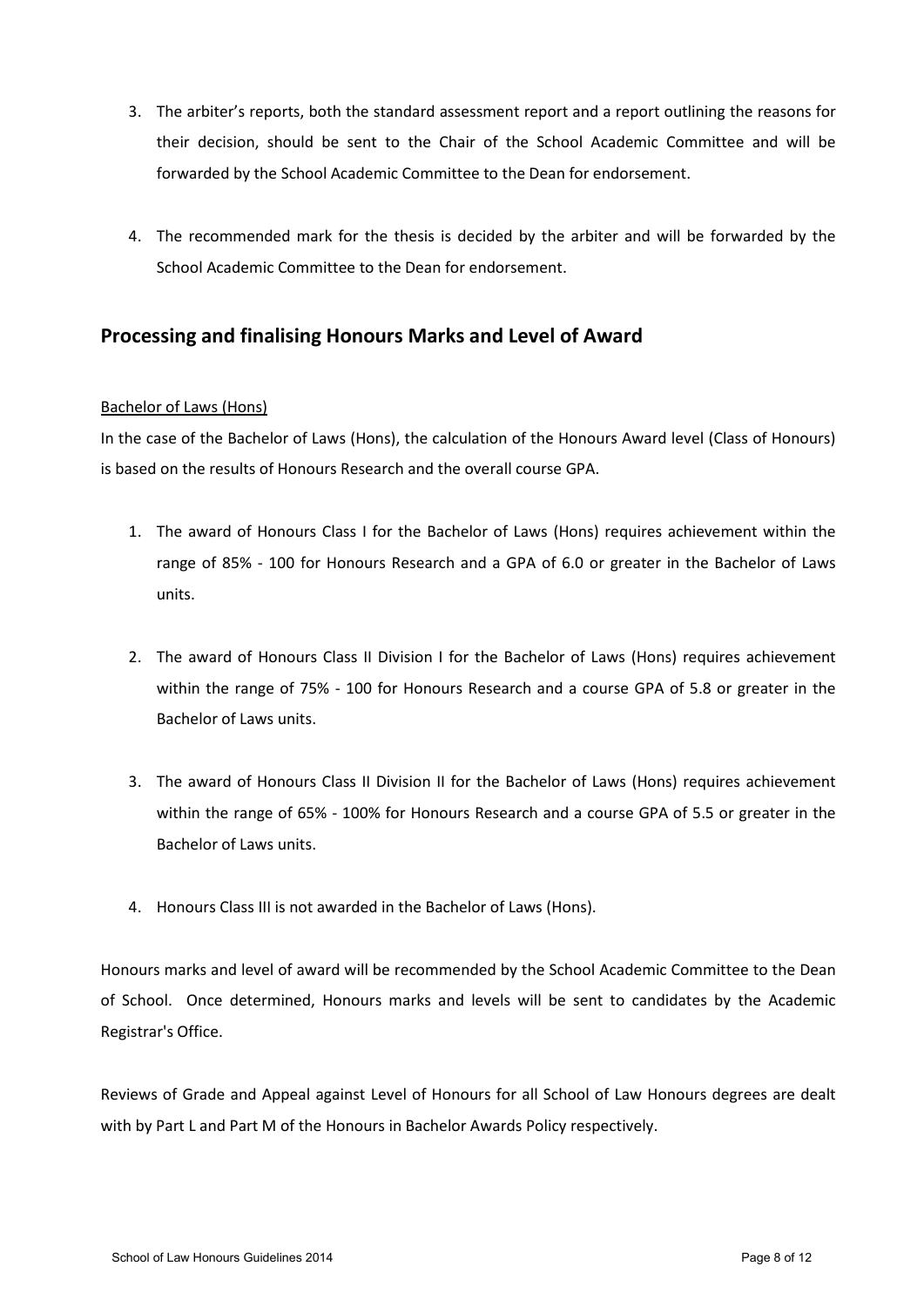Note students enrolled in a Bachelor of Laws course or a double Bachelor of Laws degree prior to 2008 may elect to be governed by the LLB (Honours) award rules in force at the time of their first enrolment in that course.

# **Key Dates 2014 – Summary**

| 31 March 2014   | Confirm student enrolment in 200700 Law Honours Dissertation            |
|-----------------|-------------------------------------------------------------------------|
|                 | (Autumn HECS census date) for students commencing the unit at the       |
|                 | 2014 Autumn Semester entry point.                                       |
|                 |                                                                         |
| 31 August 2014  | Confirm student enrolment in 200700 Law Honours Dissertation (Spring    |
|                 | HECS census date) for students commencing the unit at the 2014 Spring   |
|                 | Semester entry point.                                                   |
|                 |                                                                         |
| <b>TBC</b>      | Applicants for postgraduate scholarships: Final date for submission for |
|                 | students who wish to apply for postgraduate scholarships.               |
|                 |                                                                         |
| 3 November 2014 | The due date for students undertaking 200700 Law Honours                |
|                 | Dissertation commencing at the 2014 Autumn Semester entry point is 3    |
|                 | November 2014. This submission date only applies to students who are    |
|                 | NOT applying for postgraduate scholarships.                             |
|                 |                                                                         |
| 1 June 2015     | The due date for students undertaking 200700 Law Honours                |
|                 | Dissertation commencing at the 2014 Spring Semester entry point is 1    |
|                 | June 2015. This submission date only applies to students who are NOT    |
|                 | applying for postgraduate scholarships.                                 |
|                 |                                                                         |
| <b>TBC</b>      | School Academic Committee meeting.                                      |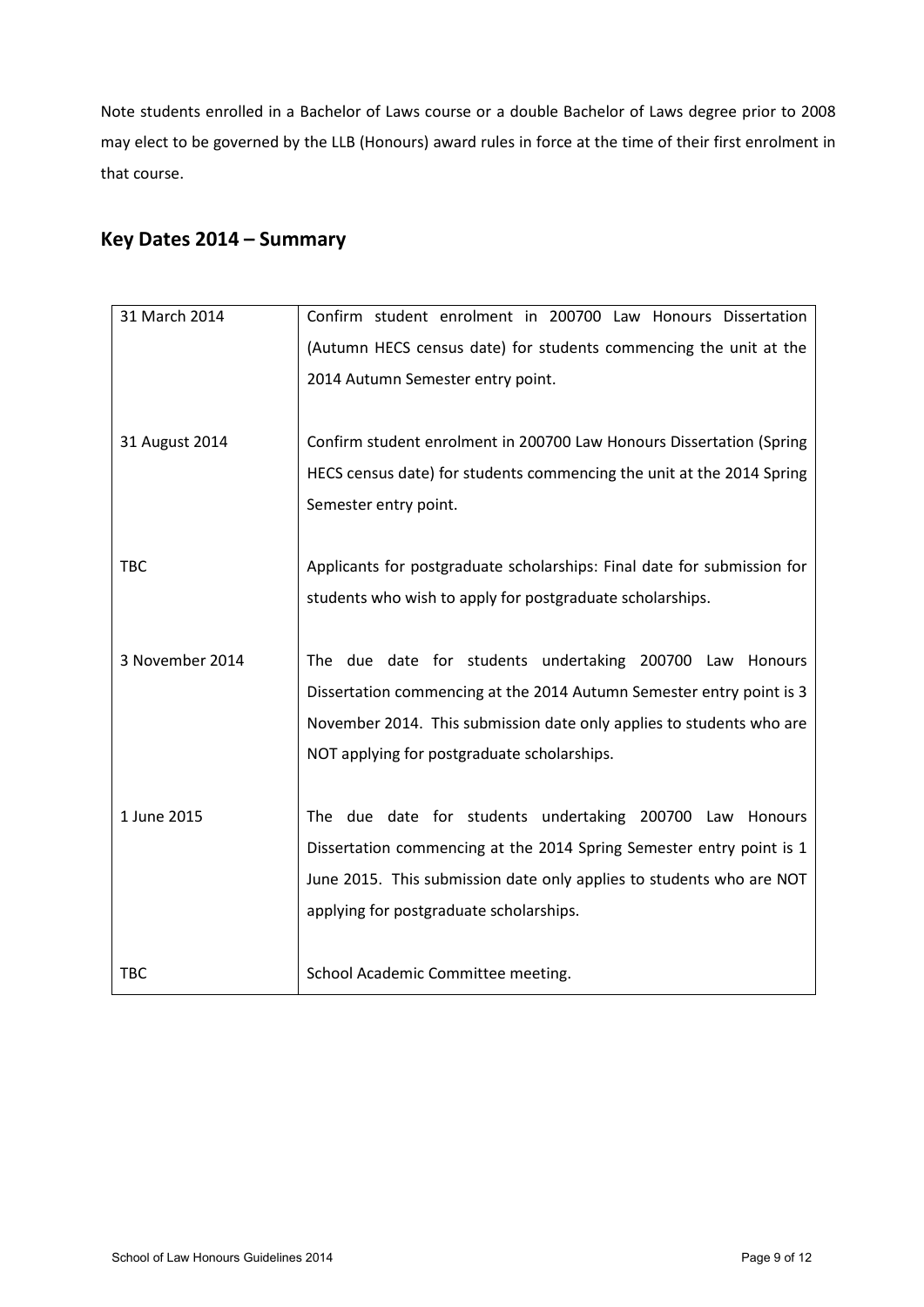# **Appendix 1**

# **School Honours Award Level Guidelines – 2013 - Requirements for Ethics Approval**

# **Human and Animal Ethics and Biosafety for Honours students at UWS**

…all research is an ethical undertaking, and all researchers are confronted with ethical choices, whether in the laboratory, the library or the field.<sup>[1](#page-1-0)</sup>

Research involving human participants or animals must undergo a formal ethical review to ensure it is carried out in accordance with Australian research practice.

All honours research involving human participants **must** meet the National Statement criteria for Low 1 or Negligible risk research.

In Australia, the honours student's Supervisor is the applicant for both human and animal ethics approval.

Given the short time frame available for Honours study, it is recommended that where ethics approval does not already exist, that ethics approval is sought as a matter of **priority** at the earliest possible time during the Honours program.

All research carried out at UWS involving human participants or animals must be conducted in accordance with national and University frameworks:

- [Australian Code for the Responsible Conduct of Research \(2007\)](http://www.nhmrc.gov.au/publications/synopses/r39syn.htm)
- [National Statement on Ethical Conduct in Research Involving Humans \(2007\)](http://www.nhmrc.gov.au/publications/synopses/e72syn.htm)
- [Australian Code of Practice for the Care and Use of Animals for Scientific Purposes \(2004\)](http://www.nhmrc.gov.au/publications/synopses/ea16syn.htm)
- [Health Guidelines for Ethical Conduct in Aboriginal and Torres Strait Islander Health](http://www.uws.edu.au/research/researchers/ethics/human_ethics/human_research_ethical_conduct_principles_conduct#2)  [Research \(2003\)](http://www.uws.edu.au/research/researchers/ethics/human_ethics/human_research_ethical_conduct_principles_conduct#2)
- [Office of the Gene Technology Regulator](http://www.ogtr.gov.au/)
- [Australian Standard AS 2243.3 Safety in the](http://www.saiglobal.com/online/AutoLogin.asp?url=/online/Script/Details.asp?DocN=AS362637424995) Laboratory, Part 3: Microbiology.
- [International Compilation of Human Research Standards](http://www.hhs.gov/ohrp/international/intlcompilation/intlcompilation.html)

-

<sup>1</sup> http://gradresearch.unimelb.edu.au/programs/GReP/GREIM.html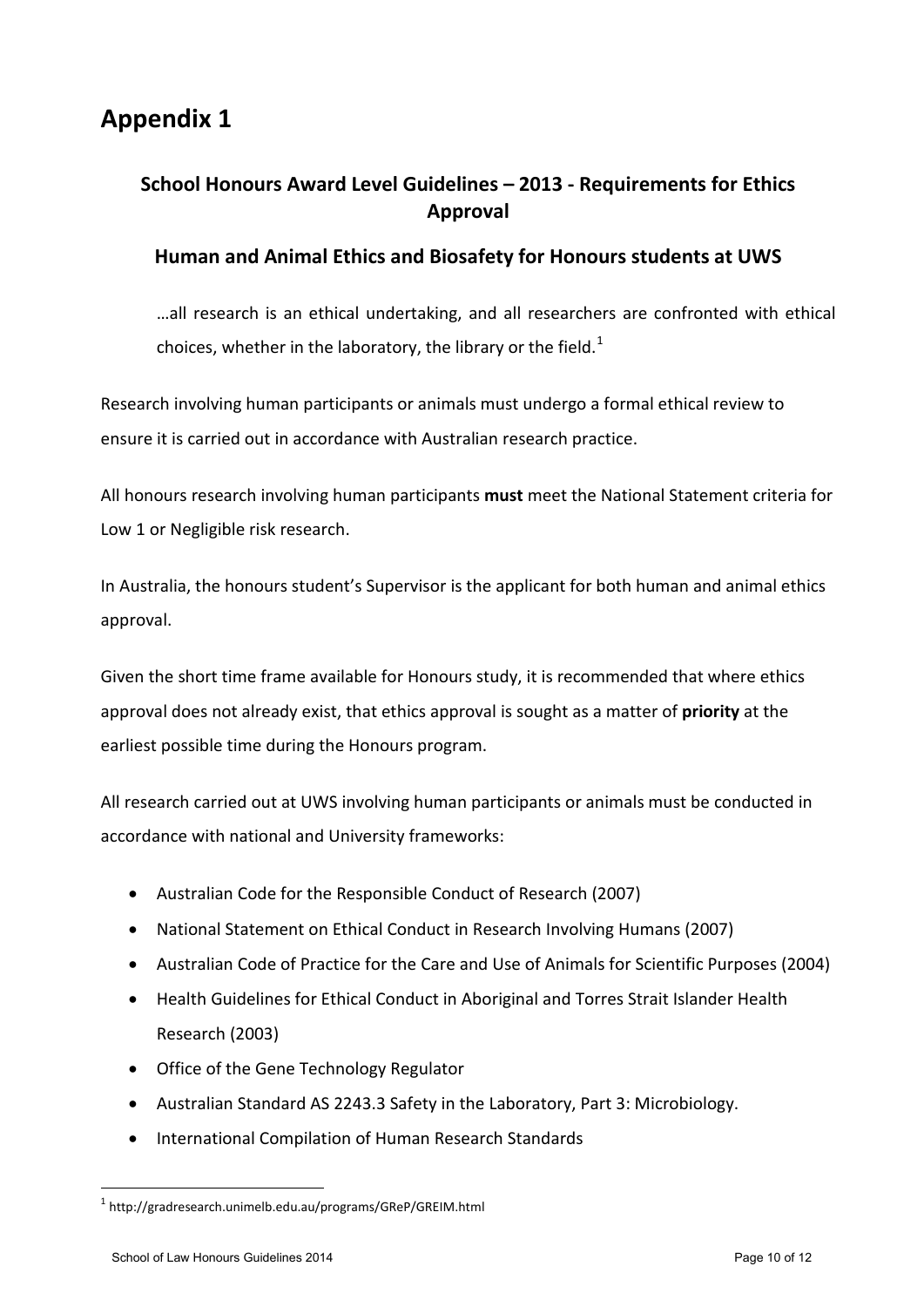• UWS Research Code of Practice

**Before** conducting any data collection, experimentation or field work, Supervisors of Honours projects must determine whether ethical review is required and obtain approvals from the relevant ethics committee. All projects are considered the responsibility of the supervisor who will be the applicant for ethics protocol approval.

The following guidance will assist supervisors in managing the ethics review process within the narrow timeframe of undergraduate Honours.

# **Honours projects involving Human Research**

Honours projects meeting the conditions for expedited review by the Human Research Ethics Committee and will be eligible for review at its weekly Executive meetings (Negligible and Low 1 risk levels).

The Risk level will be confirmed by the disciplinary Peer Review Committee which will also confirm that the proposed research plan meets the *National Statement*'s requirements of Research Merit and Integrity.

Once your application has met the *National Statement*'s Research Merit and Integrity standards – as determined by the Peer Review Committee, the Secretariat of the Committee will forward the application for ethical review to the Human Research Ethics Committee's Executive.

Applications should be presentation standard and all documentation provided. To assist the HREC Executive, applications are screened by the Human Ethics Officer prior to being reviewed. Your early response to feedback arising from that screening will enable your Honours student's project to undergo ethical review at the next scheduled meeting date.

Feedback from the ethical review by the HREC Executive is provided within 7 days of the Executive's meeting date. Final approval, however, will be subject to how quickly applicants are able to respond to any feedback that the Executive provides.